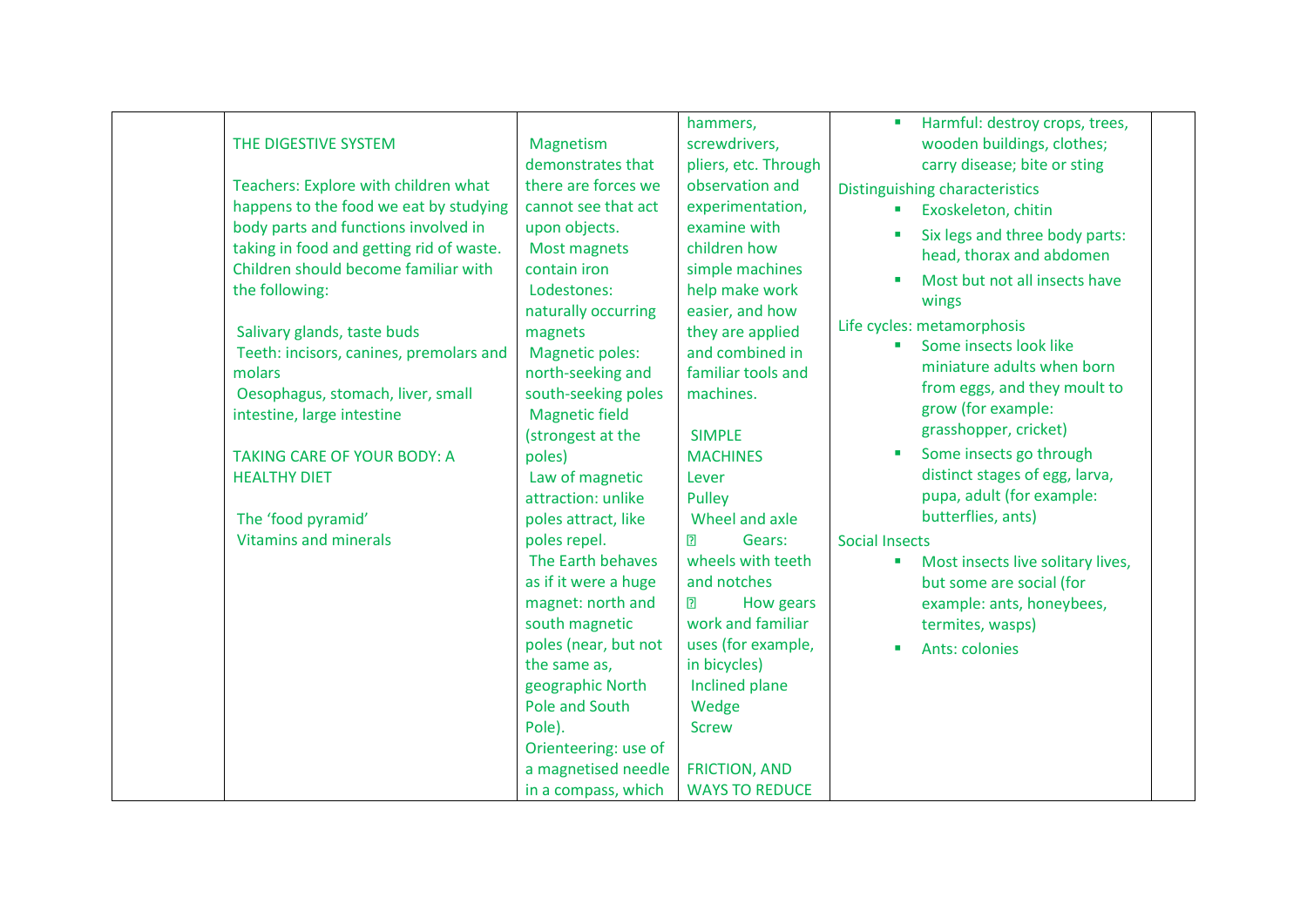|  | will always point to | <b>FRICTION</b>                        |  |
|--|----------------------|----------------------------------------|--|
|  | the north            | (LUBRICANTS,                           |  |
|  |                      | ROLLERS, ETC.)                         |  |
|  |                      | <b>VI. SCIENCE</b>                     |  |
|  |                      | <b>BIOGRAPHIES</b>                     |  |
|  |                      |                                        |  |
|  |                      | Archimedes                             |  |
|  |                      | (ancient Greek                         |  |
|  |                      | mathematician,                         |  |
|  |                      | physicist, engineer,                   |  |
|  |                      | inventor, and                          |  |
|  |                      | astronomer)                            |  |
|  |                      | [Cross-curricular                      |  |
|  |                      | link with History                      |  |
|  |                      | and Geography]                         |  |
|  |                      | Aristotle (Greek                       |  |
|  |                      | philosopher: wrote                     |  |
|  |                      | on physics,                            |  |
|  |                      | biology, logic,                        |  |
|  |                      | poetry, theatre,                       |  |
|  |                      | rhetoric, politics                     |  |
|  |                      | and ethics)                            |  |
|  |                      | Anton van                              |  |
|  |                      | Leeuwenhoek                            |  |
|  |                      | (invented the                          |  |
|  |                      | microscope)                            |  |
|  |                      | The Curie Family                       |  |
|  |                      | including Marie                        |  |
|  |                      |                                        |  |
|  |                      | Curie (discovered<br>radiation and two |  |
|  |                      |                                        |  |
|  |                      | new elements)                          |  |
|  |                      |                                        |  |
|  |                      |                                        |  |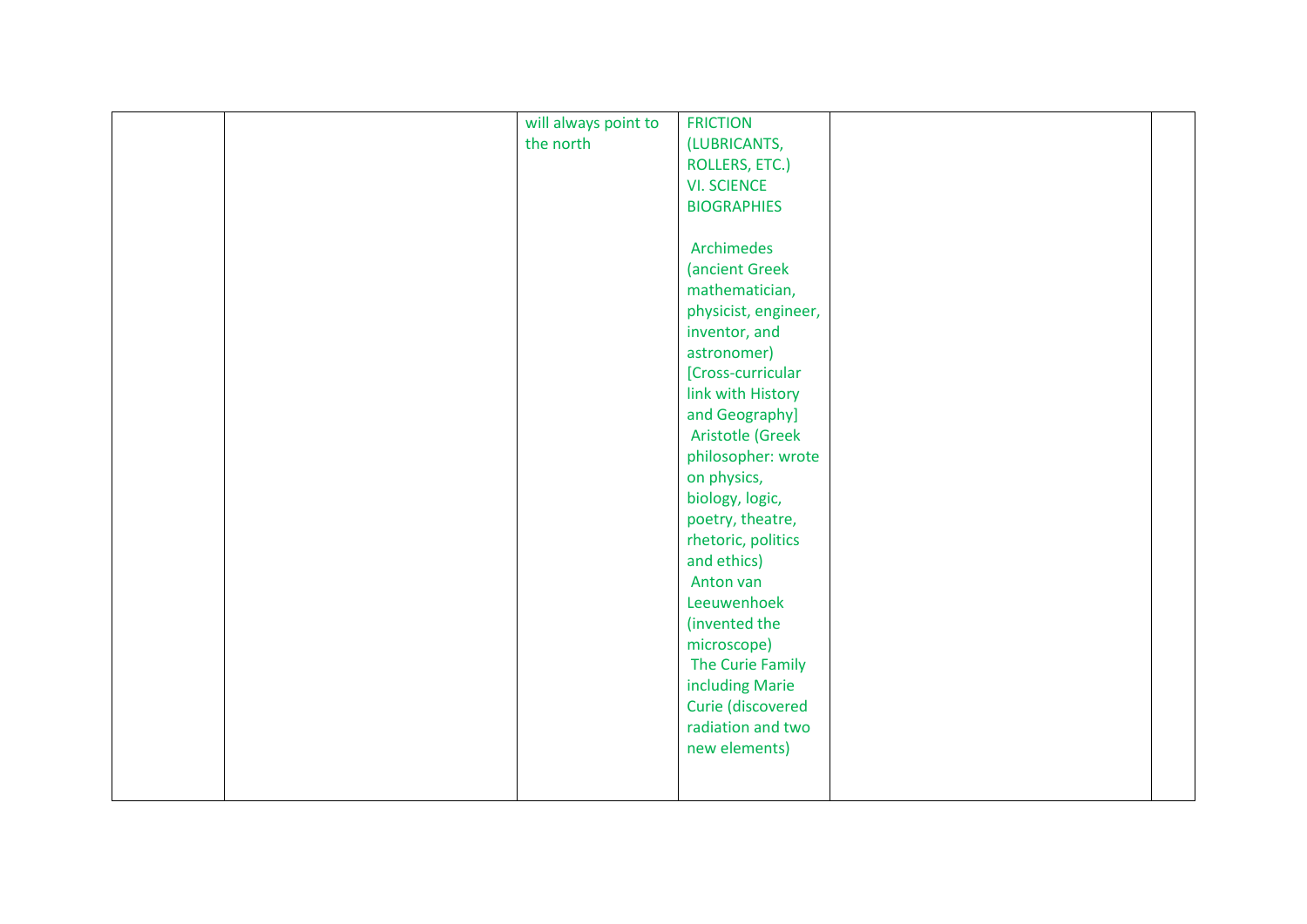| History | <b>Ancient Greece</b>  |  | Elizabethans               |  |
|---------|------------------------|--|----------------------------|--|
|         |                        |  |                            |  |
|         | <b>Knowledge:</b>      |  | Knowledge:                 |  |
|         |                        |  |                            |  |
|         | This ancient           |  | The Elizabethan Era was    |  |
|         | civilisation forms an  |  | one of apparent relative   |  |
|         | important              |  | stability due to the       |  |
|         | foundation of          |  | Elizabethan Religious      |  |
|         | Western culture.       |  | Settlement, ending the     |  |
|         | Children will be       |  | previous conflicts but     |  |
|         | encouraged to to       |  | confirming the state's     |  |
|         | see how the politics,  |  | religion as opposed to     |  |
|         | philosophies and       |  | Catholicism. The focus is  |  |
|         | myths of this          |  | on on the social and       |  |
|         | civilisation have had  |  | cultural significance of   |  |
|         | a huge impact, even    |  | this period, especially    |  |
|         | today. Explanations    |  | how developments in        |  |
|         | of how the city-       |  | exploration led to a       |  |
|         | states of Ancient      |  | growth in trade and        |  |
|         | Greece provided the    |  | eventually colonisation,   |  |
|         | earliest examples of   |  | as well as the cultural    |  |
|         | the ideas of           |  | significance of William    |  |
|         | citizenship and        |  | Shakespeare.               |  |
|         | democracy              |  |                            |  |
|         |                        |  | <b>ELIZABETH I (1558):</b> |  |
|         | Mediterranean Sea,     |  | <b>FINAL TUDOR</b>         |  |
|         | Aegean Sea, Crete      |  | <b>MONARCH</b>             |  |
|         | <b>Become familiar</b> |  | Elizabethan Religious      |  |
|         | with Sparta and its    |  | Settlement; uniting        |  |
|         | warrior culture        |  | under moderate             |  |
|         | <b>Understand the</b>  |  | Protestant theology        |  |
|         | importance of          |  | The Act of Supremacy       |  |
|         | Athens as a city-      |  | (1559)                     |  |
|         | state                  |  | <b>Act of Uniformity</b>   |  |
|         |                        |  | (1558); new Book of        |  |
|         | Athenian democracy     |  | Common Prayer.             |  |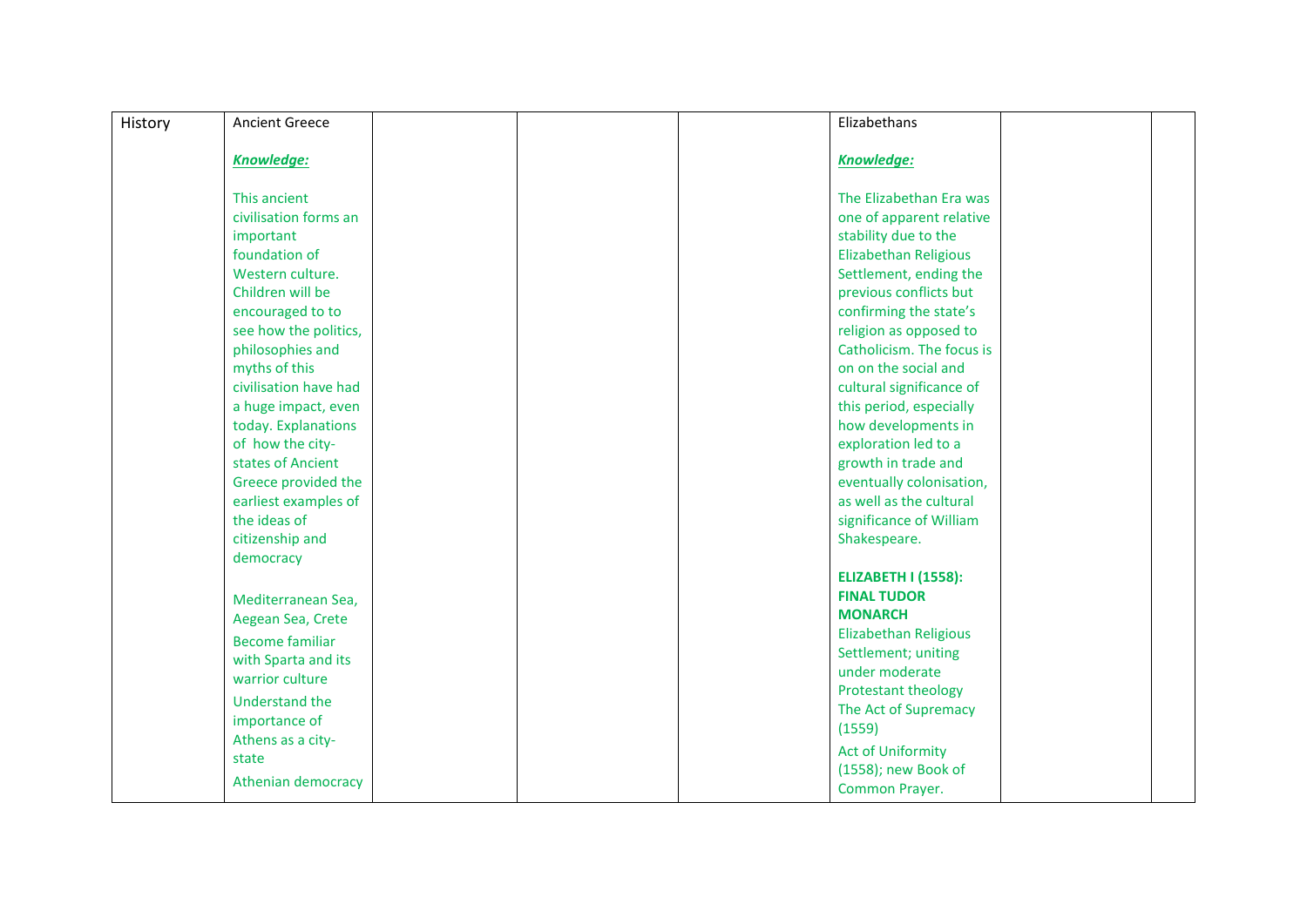| Marathon and            |  | End of reformation;             |  |
|-------------------------|--|---------------------------------|--|
| Thermopylae             |  | confirmation of                 |  |
| Recognise the origin    |  | Anglicanism as church           |  |
| of the Olympic          |  | of the state                    |  |
| <b>Games in Ancient</b> |  |                                 |  |
| Greece.                 |  | <b>EARLY BRITISH NAVAL</b>      |  |
| <b>Become familiar</b>  |  | <b>DOMINANCE</b>                |  |
| with Ancient Greek      |  | <b>Henry VIII created Royal</b> |  |
| religion                |  | Navy                            |  |
|                         |  | <b>Strong Elizabethan Navy</b>  |  |
| Worship of many         |  | and privateers                  |  |
| gods and goddesses      |  |                                 |  |
| Zeus, Poseidon,         |  | Spanish Armada                  |  |
| Hades, Athena,          |  | Philip II of Spain wanted       |  |
| Hara, Apollo,           |  | to use the Spanish              |  |
| Artemis, Aphrodite,     |  | Armada to overthrow             |  |
| Ares, Hermes,           |  | Elizabeth I.                    |  |
| Hephaestus              |  | English fireships attack        |  |
| <b>Identify</b> great   |  | the Spanish Armada,             |  |
| thinkers from           |  | which was pursued               |  |
| <b>Ancient Greece</b>   |  | around the British Isles.       |  |
| Socrates, Plato,        |  | Many ships from the             |  |
| Aristotle               |  | Spanish Armada                  |  |
|                         |  | wrecked near Ireland            |  |
|                         |  | due to storms.                  |  |
|                         |  | <b>Sir Francis Drake</b>        |  |
|                         |  | Circumnavigated the             |  |
|                         |  | globe                           |  |
|                         |  |                                 |  |
|                         |  | <b>Atlantic privateering</b>    |  |
|                         |  | Sir Walter Raleigh              |  |
|                         |  | <b>CULTURE IN THE</b>           |  |
|                         |  | <b>ELIZABETHAN ERA</b>          |  |
|                         |  | Shakespeare                     |  |
|                         |  |                                 |  |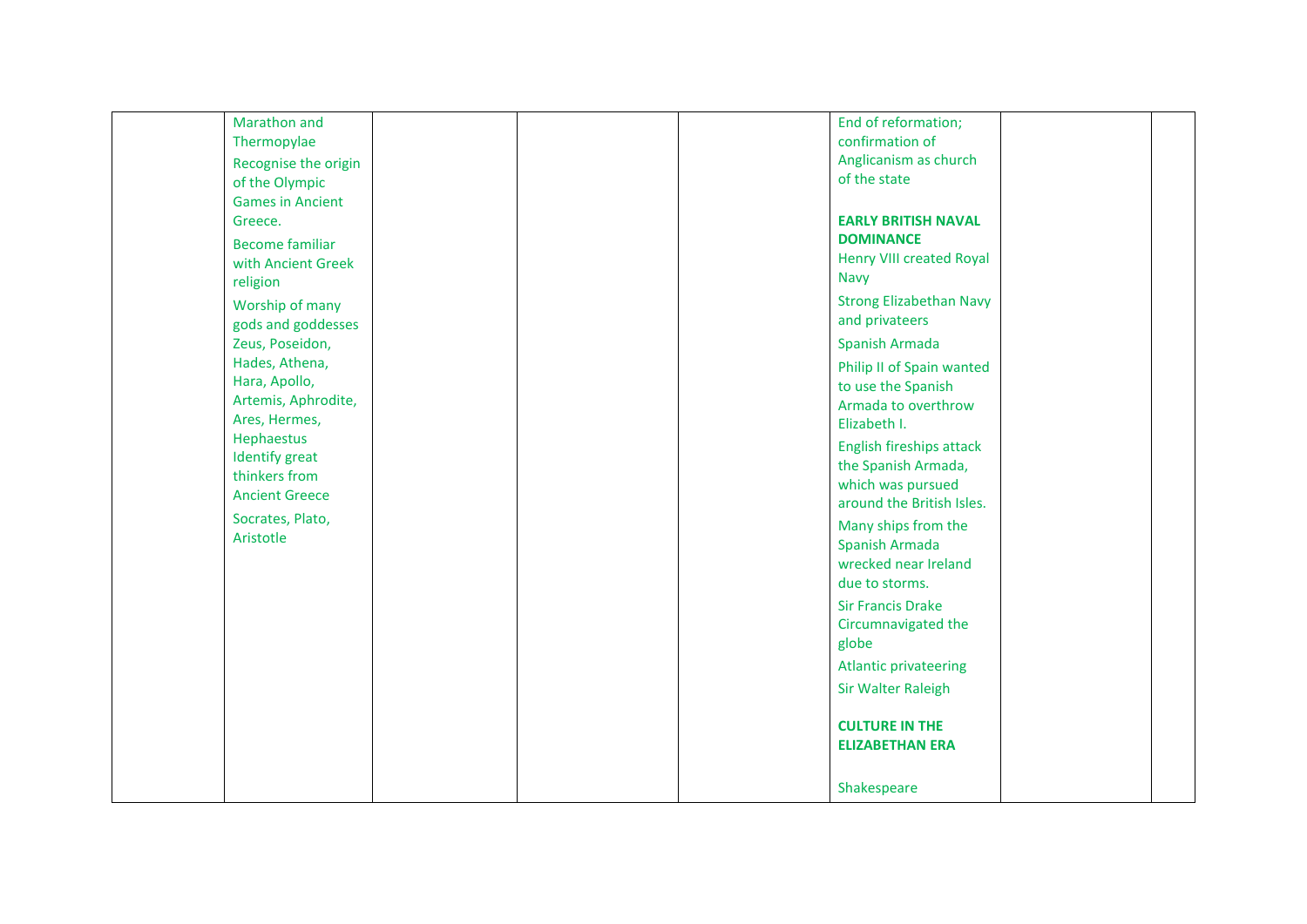|           |                          |                        | <b>Birthplace in Stratford-</b> |                          |  |
|-----------|--------------------------|------------------------|---------------------------------|--------------------------|--|
|           |                          |                        | upon-Avon                       |                          |  |
|           |                          |                        | The Globe Theatre in            |                          |  |
|           |                          |                        | London                          |                          |  |
|           |                          |                        | <b>Publication of</b>           |                          |  |
|           |                          |                        | Shakespeare's plays             |                          |  |
|           |                          |                        |                                 |                          |  |
| Geography | Local area               | Geography of Asia      |                                 | Western Europe           |  |
|           | Compass and maps         |                        |                                 |                          |  |
|           | Physical and Human       | <b>Knowledge:</b>      |                                 | <b>Knowledge:</b>        |  |
|           | Geography                |                        |                                 |                          |  |
|           |                          | <b>GEOGRAPHY OF</b>    |                                 | Terms: temperate         |  |
|           | Knowledge:               | <b>ASIA</b>            |                                 | climate, alpine          |  |
|           |                          | <b>Pupils are</b>      |                                 | climate, agriculture,    |  |
|           | <b>THE LOCAL</b>         | introduced to Asia     |                                 | industry, Romance        |  |
|           | <b>AREA/COMMUNITY</b>    | through the            |                                 | language, Germanic       |  |
|           |                          | countries of India,    |                                 | language                 |  |
|           | Pupils will learn to     | China and Japan.       |                                 |                          |  |
|           | distinguish between      | They will learn        |                                 | <b>FRANCE, GERMANY,</b>  |  |
|           | the built and the        | where these            |                                 | <b>THE NETHERLANDS</b>   |  |
|           | natural environment.     | countries are located  |                                 | (HOLLAND),               |  |
|           | They will learn to       | and study their        |                                 | <b>BELGIUM, AUSTRIA,</b> |  |
|           | distinguish between      | physical setting and   |                                 | <b>SWITZERLAND</b>       |  |
|           | different types of       | culture.               |                                 |                          |  |
|           | services available in    |                        |                                 | Humid                    |  |
|           | the community and        | Learn that Asia is the |                                 | temperate/broadleaf      |  |
|           | the functions of         | largest continent,     |                                 | forest and alpine        |  |
|           | different buildings and  | with the most          |                                 | climate/ecosystem        |  |
|           | land. They will learn to | populous countries     |                                 | Landscape                |  |
|           | identify different       | in the world           |                                 | Alps, central            |  |
|           | features of the          | Himalayan mountain     |                                 | highlands, lowlands,     |  |
|           | landscape (which may     | range includes some    |                                 | Rivers (Rhone,           |  |
|           | lie outside of larger    | of the tallest         |                                 | Rhine, Seine,            |  |
|           | urban areas).            | mountains in the       |                                 | Danube)                  |  |
|           |                          | world. The tallest     |                                 | People and culture       |  |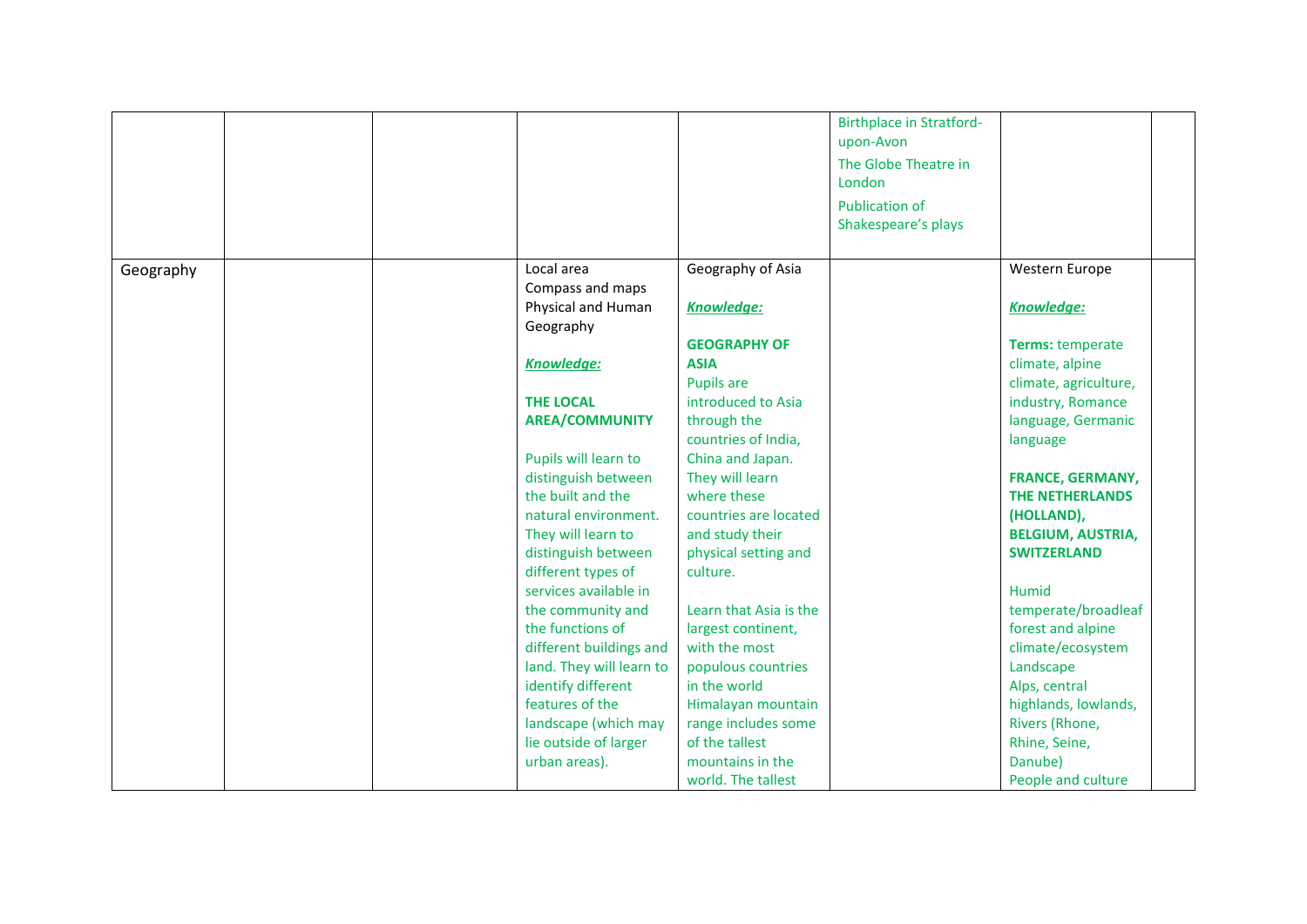|  | Terms: region,<br>community                                                                                                                                                                                                                                                                                                                                                                                                                                                                                                                                                                            | mountain is Mt.<br>Everest.           | Germanic                                                                                                                                                                                                                                                                                                                                                                                                                                                                              |  |
|--|--------------------------------------------------------------------------------------------------------------------------------------------------------------------------------------------------------------------------------------------------------------------------------------------------------------------------------------------------------------------------------------------------------------------------------------------------------------------------------------------------------------------------------------------------------------------------------------------------------|---------------------------------------|---------------------------------------------------------------------------------------------------------------------------------------------------------------------------------------------------------------------------------------------------------------------------------------------------------------------------------------------------------------------------------------------------------------------------------------------------------------------------------------|--|
|  | Observe                                                                                                                                                                                                                                                                                                                                                                                                                                                                                                                                                                                                | Locate the following                  | Protestant/Catholic<br>Churches                                                                                                                                                                                                                                                                                                                                                                                                                                                       |  |
|  | aerial/satellite<br>photographs of the<br>local area.<br>Use these to identify<br>settlements, physical<br>features and points of<br>interest.<br>Discuss why things are<br>located where they<br>are, for example local<br>buildings and services<br>(bank, post office,<br>shops, garage)<br><b>Discuss land-use</b><br>types: parks, housing,<br>industry, roads, farms.<br>Draw a map of the<br>school grounds using<br>basic symbols and a<br>key.<br>Introduce scale: for<br>example, fifty paces =<br>5 cm on a map.<br><b>Identify different</b><br>types of residence<br>Apartments, terraced | countries:<br>China<br>India<br>Japan | <b>Classical music</b><br>Mozart<br>Vivaldi<br><b>Famous artists</b><br>Vincent van Gogh<br><b>Claude Monet</b><br>The European Union<br>Origins, members,<br>trade, migration<br><b>European Parliament</b><br>in Brussels<br>Settlements<br>Paris, Lyon, Berlin,<br>Munich, Vienna,<br>Zurich, Amsterdam,<br><b>Brussels</b><br><b>Economic activity</b><br>Agriculture (cheese,<br>wine, fruit and<br>vegetables)<br>Industry (cars)<br>Services (tourism,<br>restaurants, hotels) |  |
|  | housing, detached<br>houses<br><b>Understand features</b>                                                                                                                                                                                                                                                                                                                                                                                                                                                                                                                                              |                                       |                                                                                                                                                                                                                                                                                                                                                                                                                                                                                       |  |
|  | of the natural<br>environment                                                                                                                                                                                                                                                                                                                                                                                                                                                                                                                                                                          |                                       |                                                                                                                                                                                                                                                                                                                                                                                                                                                                                       |  |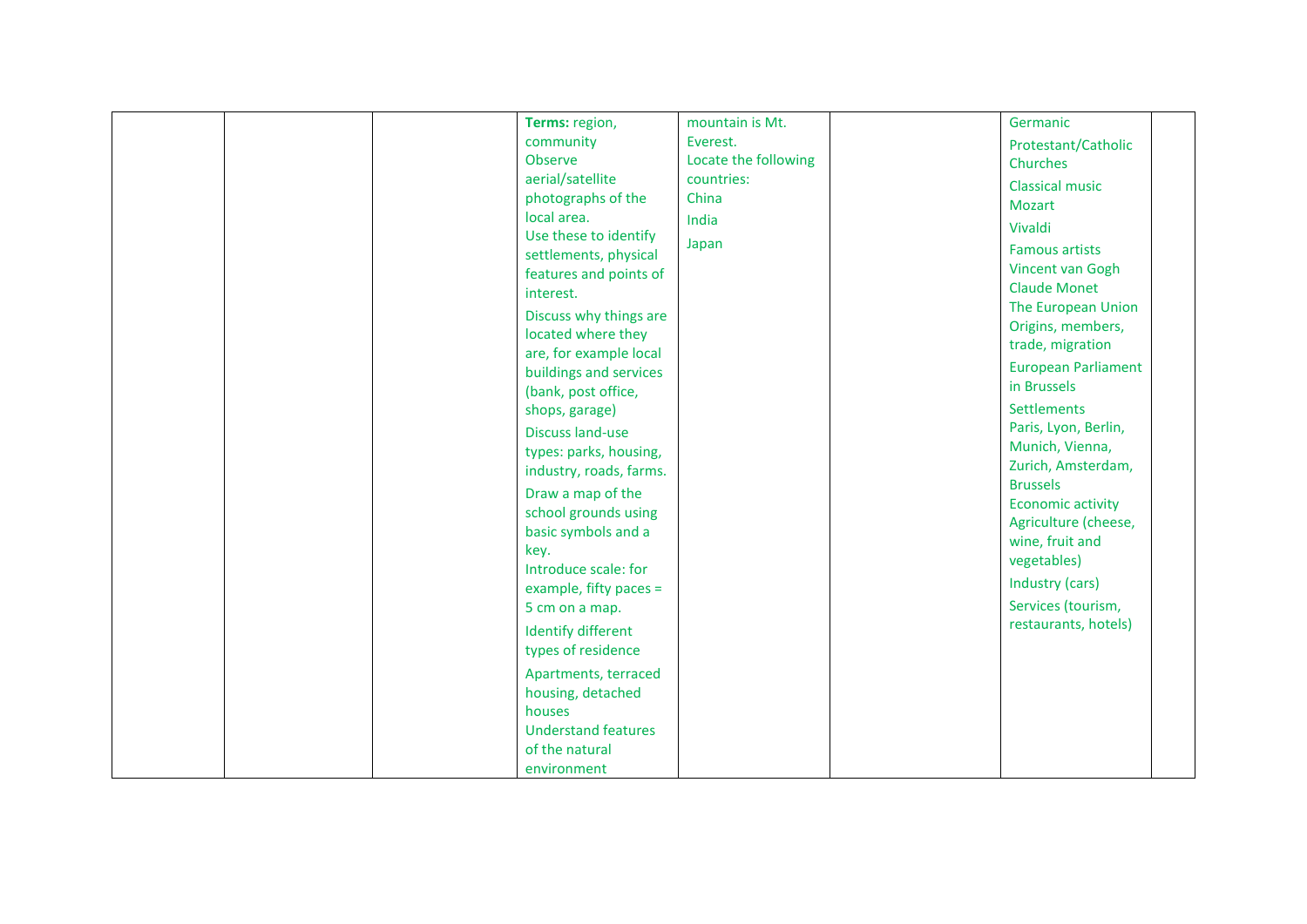|                 |          |                           | Rivers, hills, coastline,<br>vegetation, animals<br>Discuss ways in which<br>the natural<br>environment is<br>managed and changed<br>by people (e.g. park,<br>farming, reservoir,<br>urban drainage). |                           |                           |                    |  |
|-----------------|----------|---------------------------|-------------------------------------------------------------------------------------------------------------------------------------------------------------------------------------------------------|---------------------------|---------------------------|--------------------|--|
| R.E             | Hinduism | Christianity              | Sikhism                                                                                                                                                                                               | Christianity              | All religions             | Christianity       |  |
|                 |          | Christmas                 |                                                                                                                                                                                                       | Easter                    |                           | Prayer and         |  |
| Yr <sub>2</sub> |          |                           | <b>Knowledge:</b>                                                                                                                                                                                     |                           | Knowledge:                | worship            |  |
|                 |          | Knowledge:                |                                                                                                                                                                                                       | <b>Knowledge:</b>         |                           |                    |  |
|                 |          |                           | <b>Recall and name</b>                                                                                                                                                                                |                           | <b>Retell and suggest</b> | <b>Knowledge:</b>  |  |
|                 |          | <b>Recall and name</b>    | different beliefs and                                                                                                                                                                                 | <b>Recall and name</b>    | meanings to some          |                    |  |
|                 |          | different beliefs         | practices, including                                                                                                                                                                                  | different beliefs         | religious and moral       | Observe and        |  |
|                 |          | and practices,            | festivals, worship,                                                                                                                                                                                   | and practices,            | stories, exploring and    | recount different  |  |
|                 |          | including festivals,      | rituals and ways of                                                                                                                                                                                   | including festivals,      | discussing sacred         | ways of expressing |  |
|                 |          | worship, rituals          | life, in order to find                                                                                                                                                                                | worship, rituals          | writings and sources      | identity and       |  |
|                 |          | and ways of life,         | out about the                                                                                                                                                                                         | and ways of life, in      | of wisdom and             | belonging,         |  |
|                 |          | in order to find          | meanings behind                                                                                                                                                                                       | order to find out         | recognising the           | responding         |  |
|                 |          | out about the             | them.                                                                                                                                                                                                 | about the                 | traditions from which     | sensitively for    |  |
|                 |          | meanings behind           | <b>Retell and suggest</b>                                                                                                                                                                             | meanings behind           | they come.                | themselves.        |  |
|                 |          | them.                     | meanings to some                                                                                                                                                                                      | them.                     | Ask and respond to        | Ask and respond to |  |
|                 |          | <b>Retell and suggest</b> | religious and moral                                                                                                                                                                                   | <b>Retell and suggest</b> | questions about what      | questions about    |  |
|                 |          | meanings to some          | stories, exploring                                                                                                                                                                                    | meanings to some          | individuals and           | what individuals   |  |
|                 |          | religious and             | and discussing                                                                                                                                                                                        | religious and moral       | communities do, and       | and communities    |  |
|                 |          | moral stories,            | sacred writings and                                                                                                                                                                                   | stories, exploring        | why, so that pupils       | do, and why, so    |  |
|                 |          | exploring and             | sources of wisdom                                                                                                                                                                                     | and discussing            | can identify what         | that pupils can    |  |
|                 |          | discussing sacred         | and recognising the                                                                                                                                                                                   | sacred writings           | difference belonging      | identify what      |  |
|                 |          | writings and              |                                                                                                                                                                                                       | and sources of            |                           | difference         |  |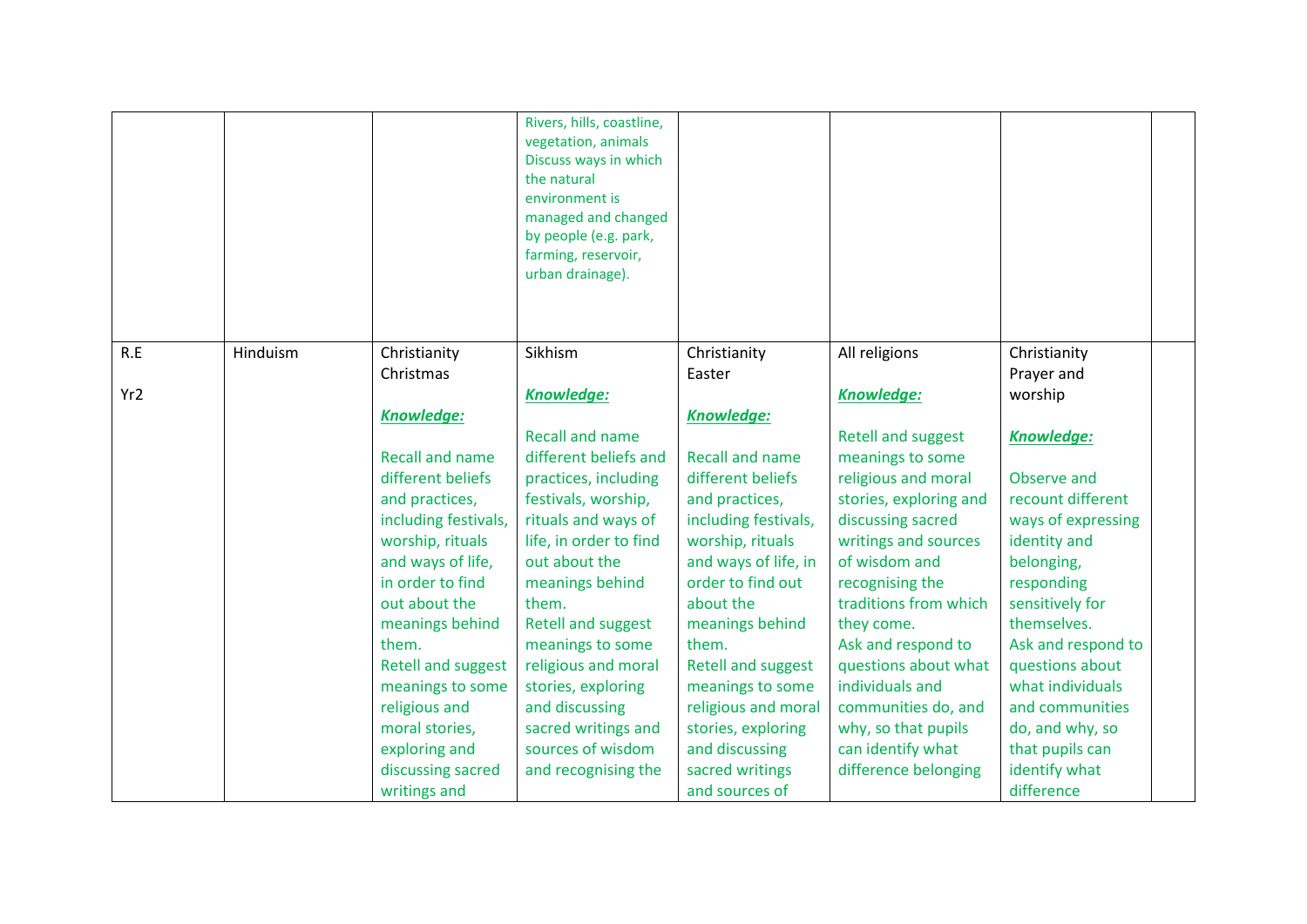| sources of        | traditions from          | wisdom and       | to a community might    | belonging to a         |  |
|-------------------|--------------------------|------------------|-------------------------|------------------------|--|
| wisdom and        | which they come.         | recognising the  | make.                   | community might        |  |
| recognising the   | Recognise some           | traditions from  | Notice and respond      | make.                  |  |
| traditions from   | different symbols        | which they come. | sensitively to some     | <b>Recall and name</b> |  |
| which they come.  | and actions which        |                  | similarities between    | different beliefs      |  |
| Notice and        | express a                |                  | different religions and | and practices,         |  |
| respond           | community's way of       |                  | worldviews.             | including festivals,   |  |
| sensitively to    | life, appreciating       |                  | Find out about and      | worship, rituals       |  |
| some similarities | some similarities        |                  | respond with ideas to   | and ways of life, in   |  |
| between different | between                  |                  | examples of co-         | order to find out      |  |
| religions and     | communities.             |                  | operation between       | about the              |  |
| worldviews.       | Observe and              |                  | people who are          | meanings behind        |  |
|                   | recount different        |                  | different.              | them.                  |  |
|                   | ways of expressing       |                  |                         | Retell and suggest     |  |
|                   | identity and             |                  |                         | meanings to some       |  |
|                   | belonging,               |                  |                         | religious and moral    |  |
|                   | responding               |                  |                         | stories, exploring     |  |
|                   | sensitively for          |                  |                         | and discussing         |  |
|                   | themselves.              |                  |                         | sacred writings        |  |
|                   | Notice and respond       |                  |                         | and sources of         |  |
|                   | sensitively to some      |                  |                         | wisdom and             |  |
|                   | similarities between     |                  |                         | recognising the        |  |
|                   | different religions      |                  |                         | traditions from        |  |
|                   | and worldviews.          |                  |                         | which they come.       |  |
|                   | <b>Explore questions</b> |                  |                         | Notice and             |  |
|                   | about belonging,         |                  |                         | respond sensitively    |  |
|                   | meaning and truth        |                  |                         | to some                |  |
|                   | so that they can         |                  |                         | similarities           |  |
|                   | express their own        |                  |                         | between different      |  |
|                   | ideas and opinions       |                  |                         | religions and          |  |
|                   | in response using        |                  |                         | worldviews.            |  |
|                   | words, music, art or     |                  |                         |                        |  |
|                   | poetry.                  |                  |                         |                        |  |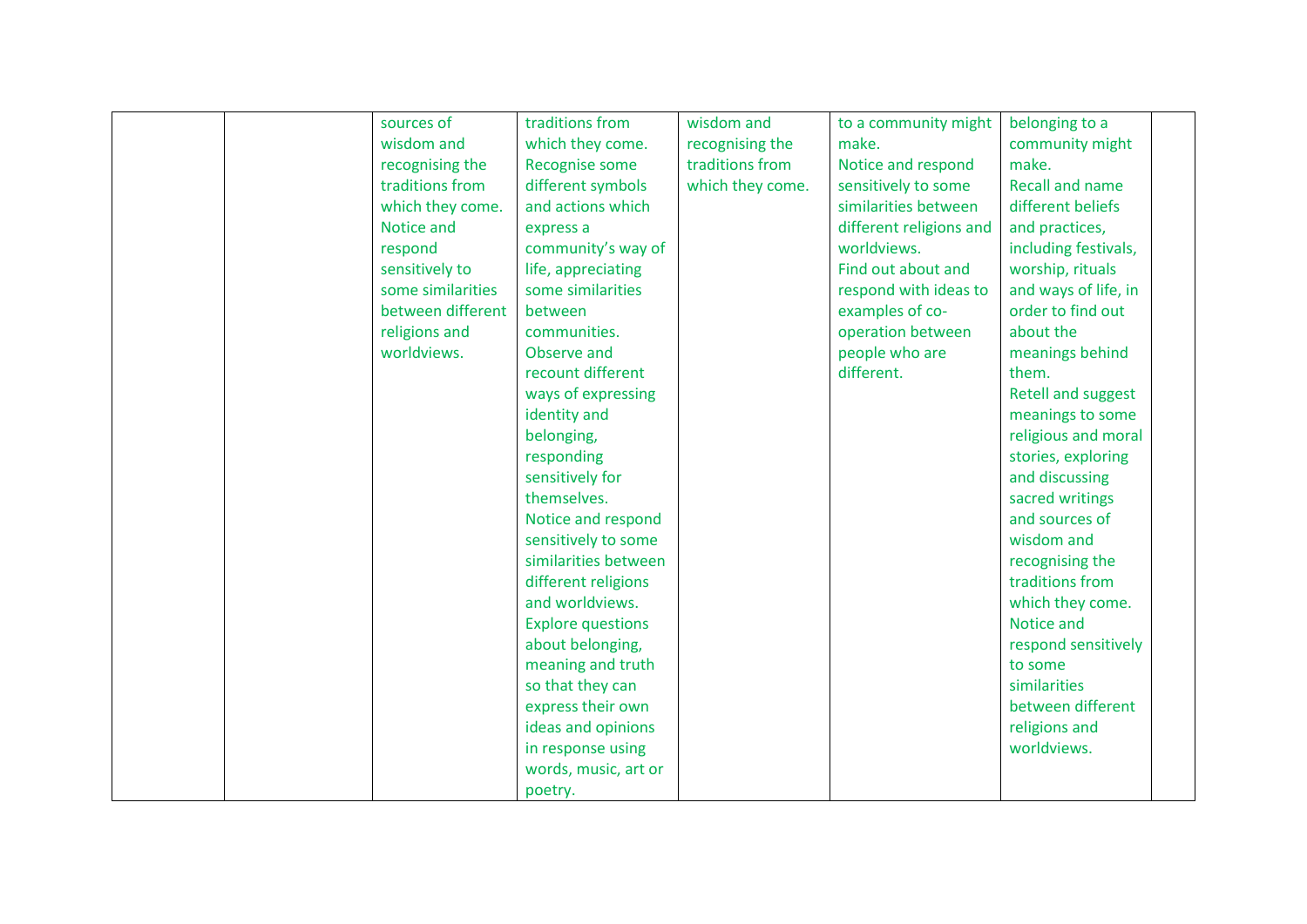|     |                                                                                                                                                                                                                                                                                                                                           |                                                                                                                                                                                                                                                                                                                                                 | Find out about and<br>respond with ideas<br>to examples of co-<br>operation between<br>people who are<br>different.<br>Find out about<br>questions of right<br>and wrong and<br>begin to express<br>their ideas and<br>opinions in<br>response.                                                                         |                                                                                                                                                                                             |                                                                                                                                                                                                                                                                                                           |                                                                                                                                               |  |
|-----|-------------------------------------------------------------------------------------------------------------------------------------------------------------------------------------------------------------------------------------------------------------------------------------------------------------------------------------------|-------------------------------------------------------------------------------------------------------------------------------------------------------------------------------------------------------------------------------------------------------------------------------------------------------------------------------------------------|-------------------------------------------------------------------------------------------------------------------------------------------------------------------------------------------------------------------------------------------------------------------------------------------------------------------------|---------------------------------------------------------------------------------------------------------------------------------------------------------------------------------------------|-----------------------------------------------------------------------------------------------------------------------------------------------------------------------------------------------------------------------------------------------------------------------------------------------------------|-----------------------------------------------------------------------------------------------------------------------------------------------|--|
| P.E | Cardio Drumming<br><b>Knowledge:</b><br><b>Read and follow</b><br>symbols for<br>movements in a<br>sequence.<br><b>Build stamina and</b><br>fitness.<br>Move to music with<br>co-ordination.<br><b>Ball Skills</b><br><b>Knowledge:</b><br>Choose, use and<br>vary simple tactics<br>for attacking and<br>defending (e.g.<br>positioning) | Dance<br><b>Knowledge:</b><br><b>Experiment with</b><br>actions, dynamics,<br>directions and<br>levels<br>Remember and<br>repeat dance<br>phrases<br><b>Translate ideas</b><br>from a stimulus into<br>movements.<br>Show fluency and<br>control in their<br>movements.<br>Choose appropriate<br>movements to<br>express an idea or<br>feeling. | Gymnastics<br>Knowledge:<br>Can execute<br>positions and<br>exercises from Body<br><b>Management Level</b><br>1 and 2 Key-Steps<br><b>Syllabus</b><br>Devise, repeat and<br>perform a short<br>sequence with<br>positions from Body<br>Management level 1<br>and $2$<br>Can safely set up,<br>move and use<br>equipment | Racket skills<br><b>Knowledge:</b><br>Choose and use<br>appropriate skills<br>to complete mini<br>games. Be able to<br>complete simple<br>racket and shuttle<br>cock control<br>activities. | Athletics<br><b>Knowledge:</b><br>Run at a speed<br>appropriate to the<br>distance<br>Jump from a standing<br>position<br>Able to throw a ball<br>using an under and<br>over arm technique<br><b>Develop standing</b><br>jump, long jump,<br>sprint and hurdles<br>Introduce the javelin<br>and high jump | OAA/rounders<br><b>Knowledge:</b><br>Use basic maps<br>and diagrams to<br>orientate<br>themselves and to<br>move from one<br>place to another |  |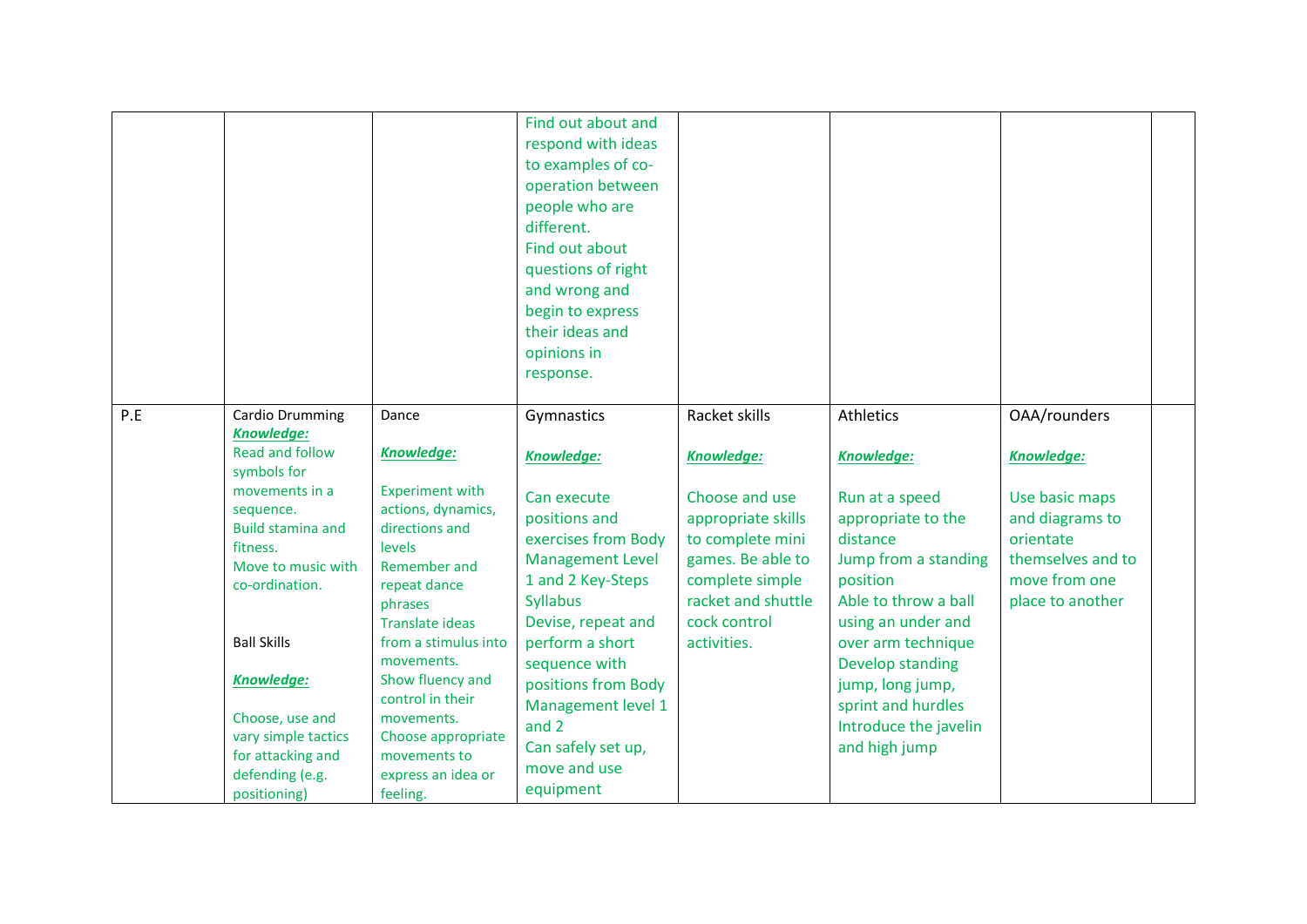|               | Use a variety of<br>skills consistently in<br>a game including<br>kicking, passing and<br>stopping the ball. | Children will now<br>understand<br>Dynamics, use of<br>cannon and<br>mirroring as well as |                            |                            |                                               |                            |  |
|---------------|--------------------------------------------------------------------------------------------------------------|-------------------------------------------------------------------------------------------|----------------------------|----------------------------|-----------------------------------------------|----------------------------|--|
|               |                                                                                                              | motifs in their own                                                                       |                            |                            |                                               |                            |  |
|               |                                                                                                              | choreography.                                                                             |                            |                            |                                               |                            |  |
| RSHE (Yr3, 4, | Feelings and                                                                                                 | Feelings and                                                                              | Social skills              | Social skills              | Social skills                                 | Social skills              |  |
| 5, and 6)     | emotions.                                                                                                    | emotions                                                                                  | Life skills                | Life skills                | Life skills                                   | Life skills                |  |
|               | Managing change.                                                                                             | Life skills                                                                               | Feelings and<br>emotions   | Feelings and<br>emotions   | Feelings and<br>emotions                      | Feelings and<br>emotions   |  |
|               | Feelings                                                                                                     | Feelings                                                                                  |                            |                            |                                               |                            |  |
|               | Detectives small                                                                                             | Detectives small                                                                          | <b>Feelings Detectives</b> | <b>Feelings Detectives</b> | <b>Feelings Detectives</b>                    | <b>Feelings Detectives</b> |  |
|               | group                                                                                                        | group                                                                                     | small group                | small group                | small group                                   | small group                |  |
|               | programme.                                                                                                   | programme.                                                                                | programme.                 | programme.                 | programme.                                    | programme.                 |  |
|               | Specialised/                                                                                                 | Specialised/                                                                              | Specialised/adapted        | Specialised/               | Specialised/adapted                           | Specialised/               |  |
|               | adapted units                                                                                                | adapted units                                                                             | units dependant on         | adapted units              | units dependant on                            | adapted units              |  |
|               | dependant on                                                                                                 | dependant on                                                                              | need                       | dependant on               | need                                          | dependant on               |  |
|               | need                                                                                                         | need                                                                                      |                            | need                       |                                               | need                       |  |
| Art           | Symmetry & line                                                                                              |                                                                                           | Still life &               |                            | Mythological paintings                        |                            |  |
|               | Klee                                                                                                         |                                                                                           | landscapes                 |                            | <b>Knowledge:</b>                             |                            |  |
|               | Picasso                                                                                                      |                                                                                           |                            |                            |                                               |                            |  |
|               | Hokusai                                                                                                      |                                                                                           | <b>Knowledge:</b>          |                            | Understand that a                             |                            |  |
|               |                                                                                                              |                                                                                           |                            |                            | mythological work of art                      |                            |  |
|               | <b>Knowledge:</b>                                                                                            |                                                                                           | <b>LANDSCAPE</b>           |                            | depicts characters or a                       |                            |  |
|               |                                                                                                              |                                                                                           |                            |                            | narrative from                                |                            |  |
|               | <b>LINE</b>                                                                                                  |                                                                                           | <b>Recognise and</b>       |                            | mythology. In western                         |                            |  |
|               | <b>Recognise lines as</b><br>horizontal, vertical,                                                           |                                                                                           | discuss as                 |                            | European painting these<br>are generally from |                            |  |
|               | or diagonal.                                                                                                 |                                                                                           | landscapes (images         |                            | classical mythology.                          |                            |  |
|               |                                                                                                              |                                                                                           | of nature or the           |                            | Recognise as images                           |                            |  |
|               |                                                                                                              |                                                                                           | natural                    |                            | from classical                                |                            |  |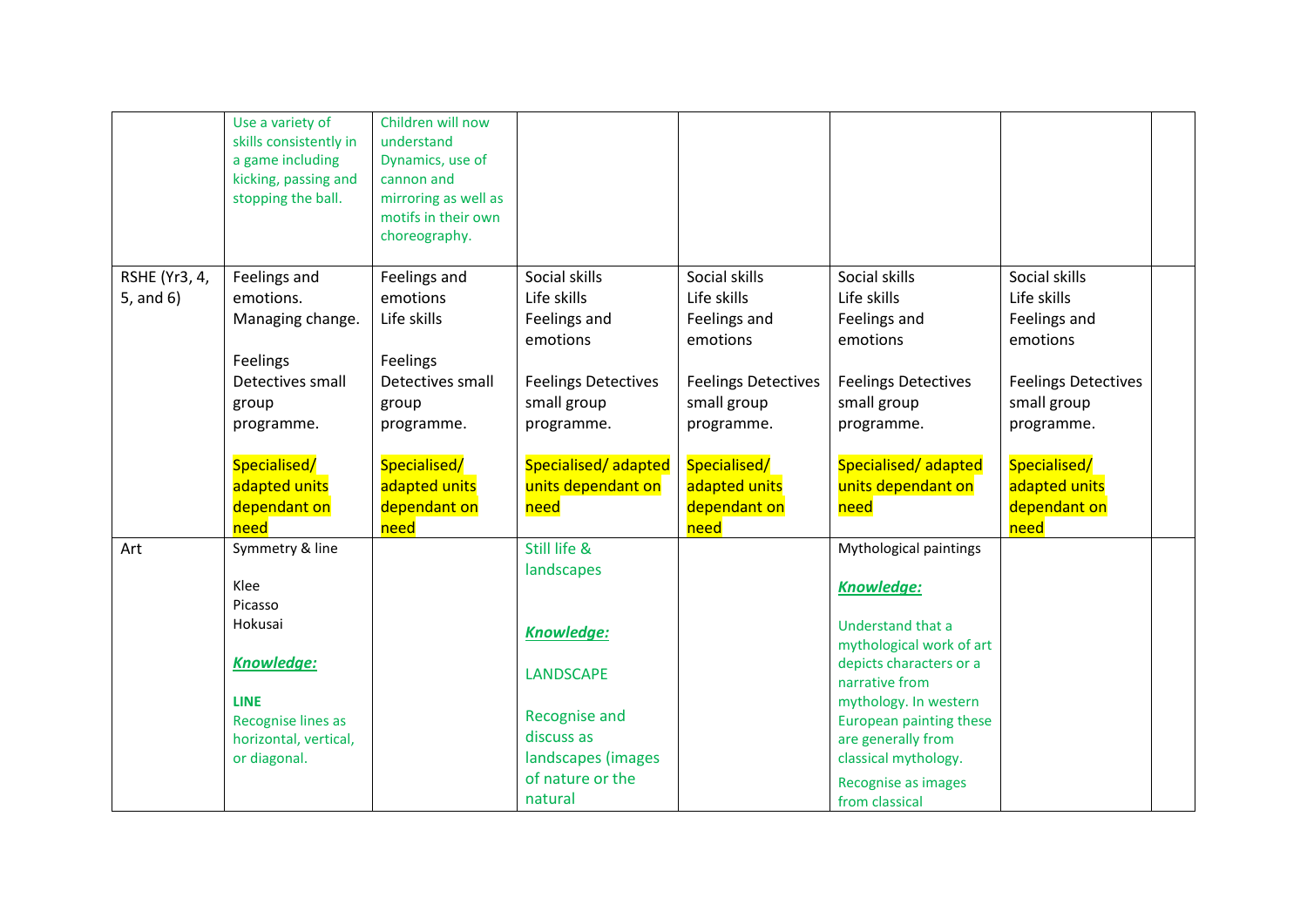| Observe the use of   | environment, from          | mythology and identify                    |
|----------------------|----------------------------|-------------------------------------------|
| line in:             | the Dutch word             | the                                       |
|                      | 'landschap'):              | characters/setting/narr                   |
| Paul Klee, Was Fehlt |                            | ative according to                        |
| ihm? (What's wrong   | Jacob Ruisdael,            |                                           |
| with him?), 1930     | Landscape with             | The children's                            |
| (Fondation Beyeler,  | Bentheim Castle,           | knowledge of the                          |
| Switzerland)         | 1653 (National             | depicted myths from                       |
| Pablo Picasso,       | Gallery of Ireland,        | their language and<br>literature studies: |
| Mother and Child,    | Dublin)                    |                                           |
| 1922 (Baltimore      | John Constable,            | Antonio del Pollaiuolo,                   |
| Museum of Art)       | <b>Salisbury Cathedral</b> | Apollo and Daphne,                        |
| Katsushika Hokusai,  | from the Meadows,          | c.1432-1498 (National                     |
| The Great Wave off   | 1831 (National             | Art Gallery, London)                      |
| Kanagawa, 1829-33    | Gallery, London)           |                                           |
| (British Museum,     | Henri Rousseau,            |                                           |
| London)              |                            |                                           |
|                      | Surprised! A Tiger in      |                                           |
|                      | a Tropical Storm,          |                                           |
|                      | 1891 (National             |                                           |
|                      | Gallery, London)           |                                           |
|                      | <b>STILL LIFE</b>          |                                           |
|                      |                            |                                           |
|                      | Recognise and              |                                           |
|                      | discuss the following      |                                           |
|                      | as still lives (images     |                                           |
|                      | of one or more             |                                           |
|                      | inanimate objects):        |                                           |
|                      | Paul Cézanne,              |                                           |
|                      | studies with fruit         |                                           |
|                      | such as apples             |                                           |
|                      | and/or oranges, for        |                                           |
|                      |                            |                                           |
|                      | instance, Still Life       |                                           |
|                      | with Apples, 1877-         |                                           |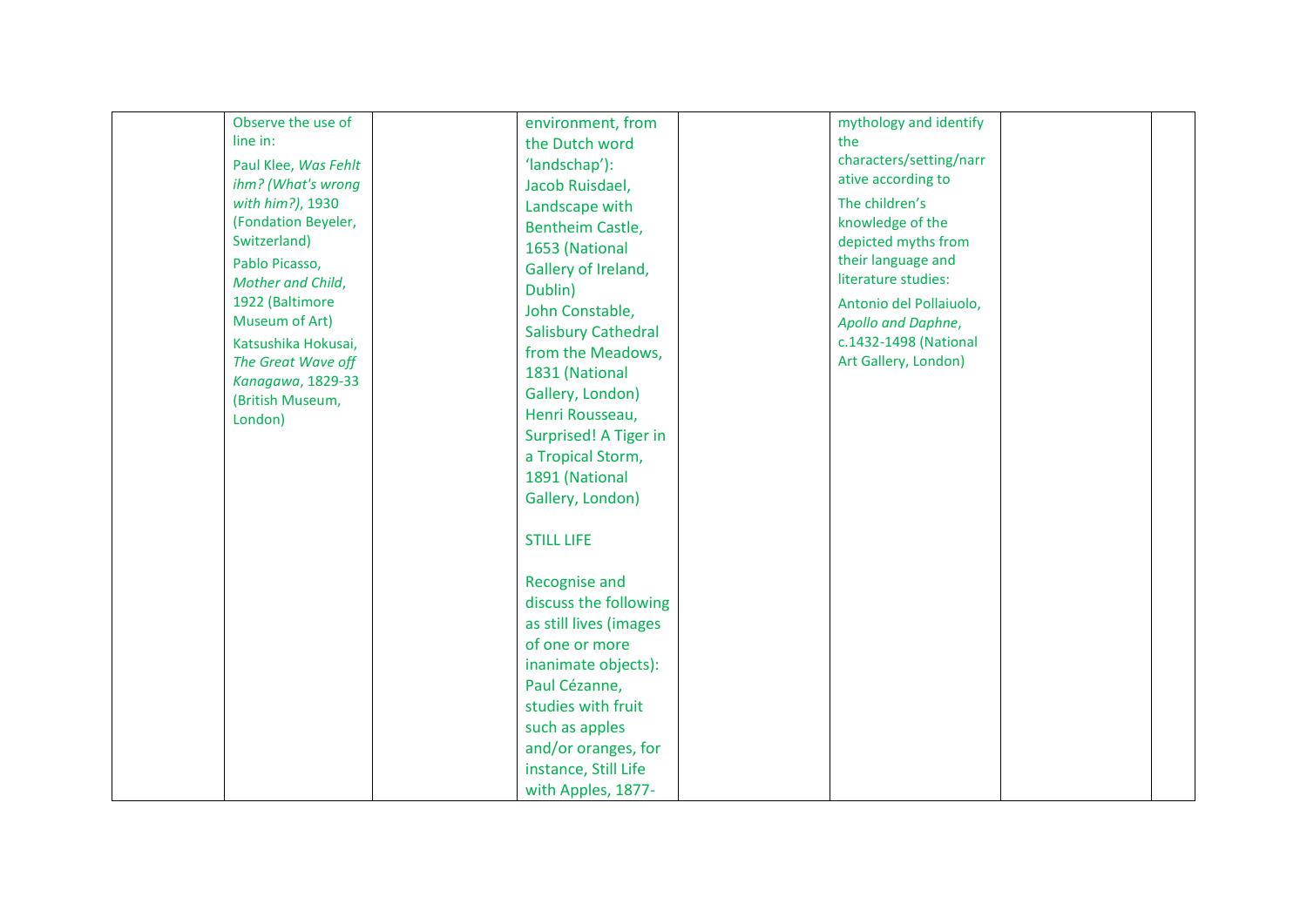|            |                      |                                                                                                                                                    | 78 (Fitzwilliam<br>Museum,<br>Cambridge)                                                                                                                                                               |                                                                                                                                                          |                                                                                                                                                |
|------------|----------------------|----------------------------------------------------------------------------------------------------------------------------------------------------|--------------------------------------------------------------------------------------------------------------------------------------------------------------------------------------------------------|----------------------------------------------------------------------------------------------------------------------------------------------------------|------------------------------------------------------------------------------------------------------------------------------------------------|
| <b>MFL</b> |                      | Unit 1 Bonjour<br>Lesson 1<br>hello/goodbye<br>Lesson 2 Ask/say<br>name Lesson 3<br>ask/say<br><b>See Rigolo Scheme</b><br>of work Mapping<br>Grid | Unit 2 En Classe<br>Lesson 1 Class objects<br>Lesson 2 colours<br>Lesson 3 Unit 3 Mon<br>Corps Lesson 1 Body<br>parts Lesson 2<br>Eyes/hair<br><b>See Rigolo Scheme of</b><br><b>work Mapping Grid</b> | Unit 3 continued Mon<br>Corps Lesson 3 Days of<br>the week Lesson 4<br>Character descriptions<br><b>See Rigolo Scheme of</b><br><b>work Mapping Grid</b> | Unit 4 Les Animaux<br>Lesson 1 Animals<br>and pets Lesson 2<br>Recap of vocab<br>taught<br><b>See Rigolo Scheme</b><br>of work Mapping<br>Grid |
| Music      | Glockenspiel         |                                                                                                                                                    | Reggae                                                                                                                                                                                                 | Classical<br>Musical learning focus                                                                                                                      |                                                                                                                                                |
|            | <b>Knowledge:</b>    |                                                                                                                                                    | <b>Knowledge:</b>                                                                                                                                                                                      | Knowledge:                                                                                                                                               |                                                                                                                                                |
|            | Learn to play and    |                                                                                                                                                    | - Listen & Appraise:                                                                                                                                                                                   |                                                                                                                                                          |                                                                                                                                                |
|            | read the notes C, D, |                                                                                                                                                    | <b>Three Little Birds</b>                                                                                                                                                                              | <b>Listen and Appraise</b>                                                                                                                               |                                                                                                                                                |
|            | $E + F$ .            |                                                                                                                                                    | (Reggae)                                                                                                                                                                                               | <b>Classical music</b>                                                                                                                                   |                                                                                                                                                |
|            |                      |                                                                                                                                                    | Structure:                                                                                                                                                                                             | Continue to embed the                                                                                                                                    |                                                                                                                                                |
|            | Learn to play these  |                                                                                                                                                    | Introduction, chorus,                                                                                                                                                                                  | foundations of the                                                                                                                                       |                                                                                                                                                |
|            | tunes:               |                                                                                                                                                    | verse, chorus, verse,                                                                                                                                                                                  | interrelated dimensions                                                                                                                                  |                                                                                                                                                |
|            |                      |                                                                                                                                                    | chorus, chorus,                                                                                                                                                                                        | of music using voices                                                                                                                                    |                                                                                                                                                |
|            | $\bullet$ Easy E     |                                                                                                                                                    | chorus.                                                                                                                                                                                                | and instruments                                                                                                                                          |                                                                                                                                                |
|            |                      |                                                                                                                                                    | Instruments/voices                                                                                                                                                                                     | <b>Singing</b>                                                                                                                                           |                                                                                                                                                |
|            | • Strictly D         |                                                                                                                                                    | you can hear: Bass,                                                                                                                                                                                    | Play instruments within                                                                                                                                  |                                                                                                                                                |
|            |                      |                                                                                                                                                    | drums, electric guitar,<br>keyboard, organ, male                                                                                                                                                       | the song<br><b>Improvisation using</b>                                                                                                                   |                                                                                                                                                |
|            | • Play Your Music    |                                                                                                                                                    | and backing vocals.                                                                                                                                                                                    | voices and instruments                                                                                                                                   |                                                                                                                                                |
|            |                      |                                                                                                                                                    | Find the pulse as you                                                                                                                                                                                  | Composition                                                                                                                                              |                                                                                                                                                |
|            |                      |                                                                                                                                                    | are listening: Dance,                                                                                                                                                                                  |                                                                                                                                                          |                                                                                                                                                |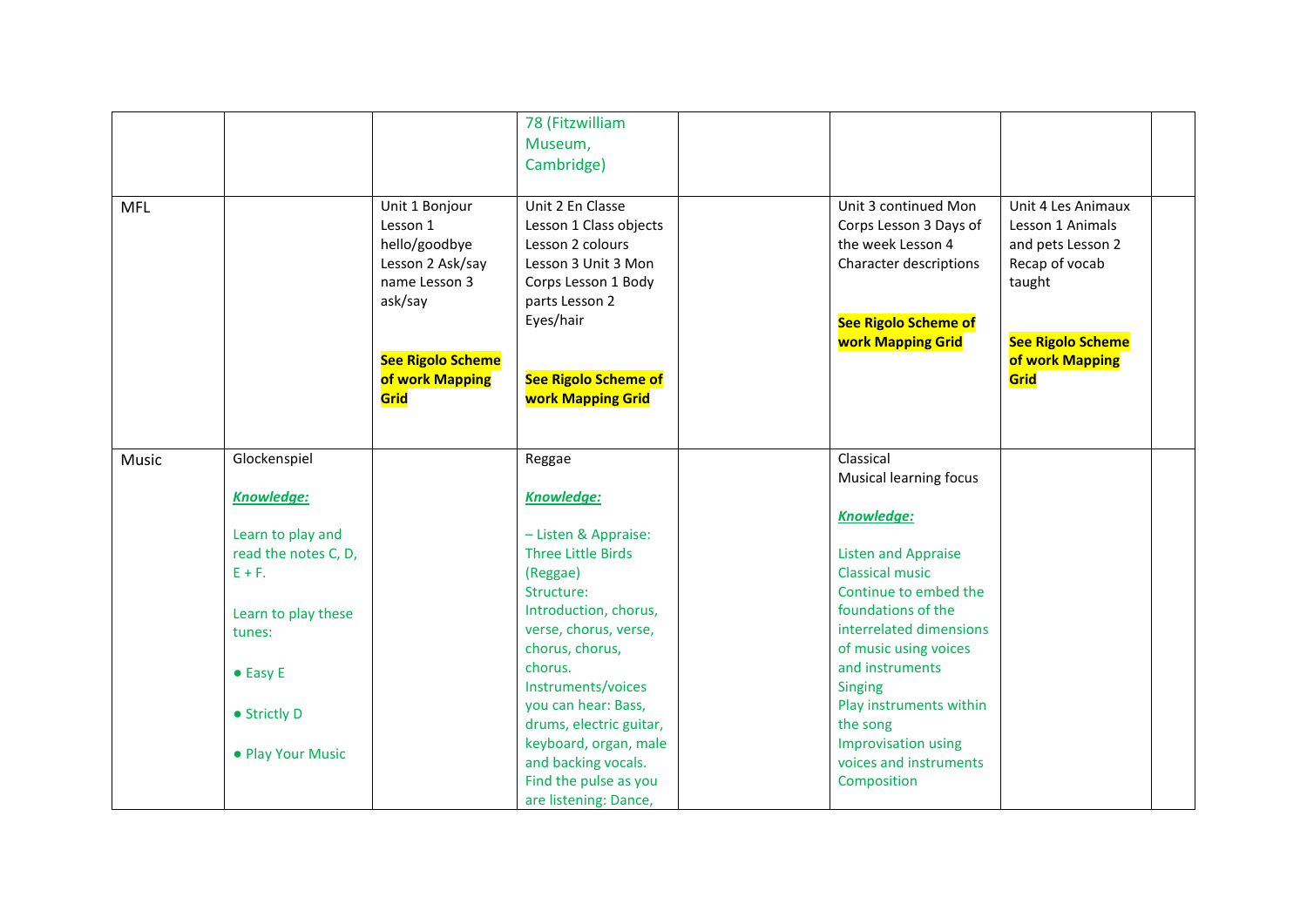|  | • Drive                   | clap, sway, march, be        | Share and perform the     |  |
|--|---------------------------|------------------------------|---------------------------|--|
|  |                           | an animal or a pop           | learning that has taken   |  |
|  | • Dee Cee's Blues         | star.                        | place                     |  |
|  |                           | Knowledge Organiser          | How this Unit is          |  |
|  | • What's Up               | - Three Little Birds-        | organised                 |  |
|  |                           | Year 3, Unit 3               | Listen and Appraise a     |  |
|  | • D-E-F-initely           | 2 – Musical Activities       | different piece of music  |  |
|  |                           | using glocks and/or          | each week/step            |  |
|  |                           | recorders                    | <b>Musical Activities</b> |  |
|  | • Roundabout              | Warm-up games play           | <b>Share and Perform</b>  |  |
|  |                           | and copy back using          |                           |  |
|  | • March of the            | up to 2 notes $-C + D$ .     |                           |  |
|  | <b>Golden Guards</b>      | Bronze: no notes             |                           |  |
|  |                           | Silver: C, sometimes D       |                           |  |
|  | • Portsmouth              |                              |                           |  |
|  |                           | Gold: C + D challenge.       |                           |  |
|  | <b>Improvise with Dee</b> | Which challenge did          |                           |  |
|  | Cee's Blues using         | you get to?                  |                           |  |
|  |                           | Singing in unison.           |                           |  |
|  | the notes $C + D$ .       | Play instrumental            |                           |  |
|  |                           | parts with the song          |                           |  |
|  | Compose using the         | by ear and/or from           |                           |  |
|  | notes C, D, $E + F$ .     | notation using the           |                           |  |
|  |                           | easy or medium part.         |                           |  |
|  |                           | You will be using up         |                           |  |
|  | Reflection                | to 3 notes $- C$ , $D + E$ . |                           |  |
|  |                           | Which part did you           |                           |  |
|  | What did you like         | play?                        |                           |  |
|  | best about this           | Improvise using up to        |                           |  |
|  | Unit? Why?                | $3$ notes $- C$ , $D + E$ .  |                           |  |
|  |                           | Bronze: C   Silver: C +      |                           |  |
|  | Was there anything        | $D   Gold: C, D + E$         |                           |  |
|  | you didn't enjoy          | challenge.                   |                           |  |
|  | about it?                 | Which challenge did          |                           |  |
|  |                           | you get to?                  |                           |  |
|  |                           |                              |                           |  |